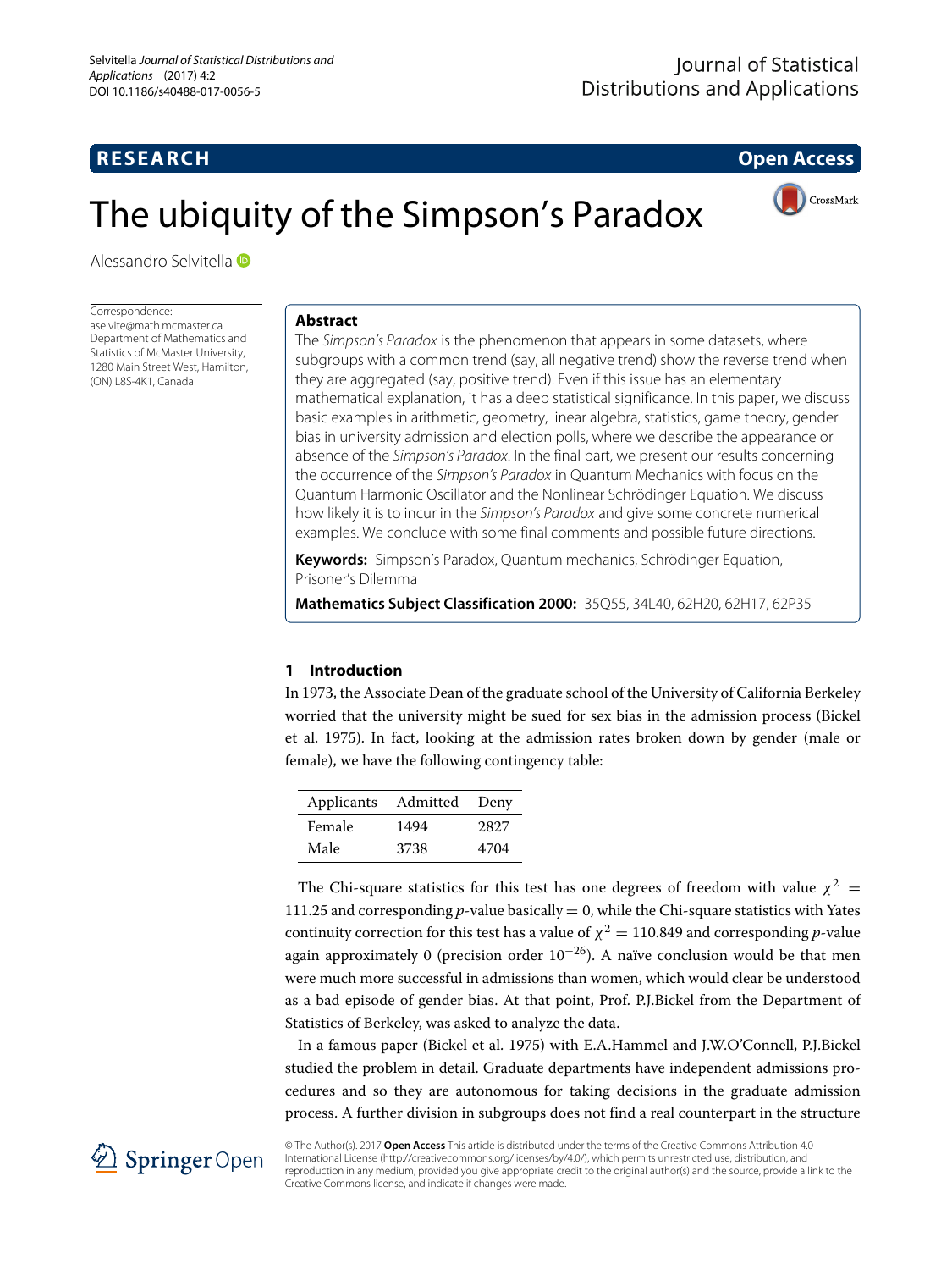| Dpt | Male<br>applications | Male<br>admissions | Female<br>applications | Female<br>admissions |
|-----|----------------------|--------------------|------------------------|----------------------|
| А   | 825                  | 62%                | 108                    | 82%                  |
| B   | 560                  | 63%                | 25                     | 68%                  |
| C   | 325                  | 37%                | 593                    | 34%                  |
| D   | 417                  | 33%                | 375                    | 35%                  |
| E   | 191                  | 28%                | 393                    | 24%                  |
| F   | 191                  | 28%                | 393                    | 24%                  |

of Berkeley's system. The analysis of the data, performed department by department, produces the following table:

As Bickel, Hammel and O'Connell say in (Bickel et al. [1975\)](#page-15-0), "The proportion of women applicants tends to be high in departments that are hard to get into and low in those that are easy to get into" and it is even more evident in departments with a large number of applicants. The examination of the aggregate data was showing a misleading pattern of bias against female applicants. However, if the data are properly pooled, and taking into consideration the tendency of women to apply to departments that are more competitive for either genders, there is a small but statistically significant bias in favour of women. The authors concluded that "Measuring bias is harder than is usually assumed, and the evidence is sometimes contrary to expectation" (Bickel et al. [1975\)](#page-15-0). This episode is one of the most celebrated real examples of what is called *Simpson's Paradox*: the trend of aggregated data might be reversed in the pooled data.

Note that the *Simpson's Paradox* is not confined to the discrete case, but it can appear also in the continuous case. Even if less famous, we want to mention the following example which has been discussed on the New York Times recently (Norris [2013\)](#page-15-1). Still today, the *Simpson's Paradox* can be a source of confusion and misinterpretation of the data.

An article of the journalist F.Norris [\(2013\)](#page-15-1) raised the concerns of readers, because of the following apparently paradoxical result. F.Norris analyzed the variation of the US wage over time. Accordingly to the statistics, from 2000 to 2013, the median US wage (adjusted for inflation) has risen of about 1%, if the median is computed on the full sample. However, if the same sample is broken down into four educational subgroups, the median wage (adjusted for inflation) of each subgroup decreased. The percentages of variation for each subgroup are summarized in the following table:

| Group                             | Median change |
|-----------------------------------|---------------|
| Total                             | $+0.9\%$      |
| <b>High School Dropouts</b>       | $-7.9%$       |
| High School Graduates, No college | $-4.7\%$      |
| Some College                      | $-7.6%$       |
| Bachelor's or Higher              | $-1.2%$       |

Here, the reason of the reversal is that the relative sizes of the groups changed greatly over the period considered. In particular, there were more well-educated and so higher wage people in 2013 than in 2000.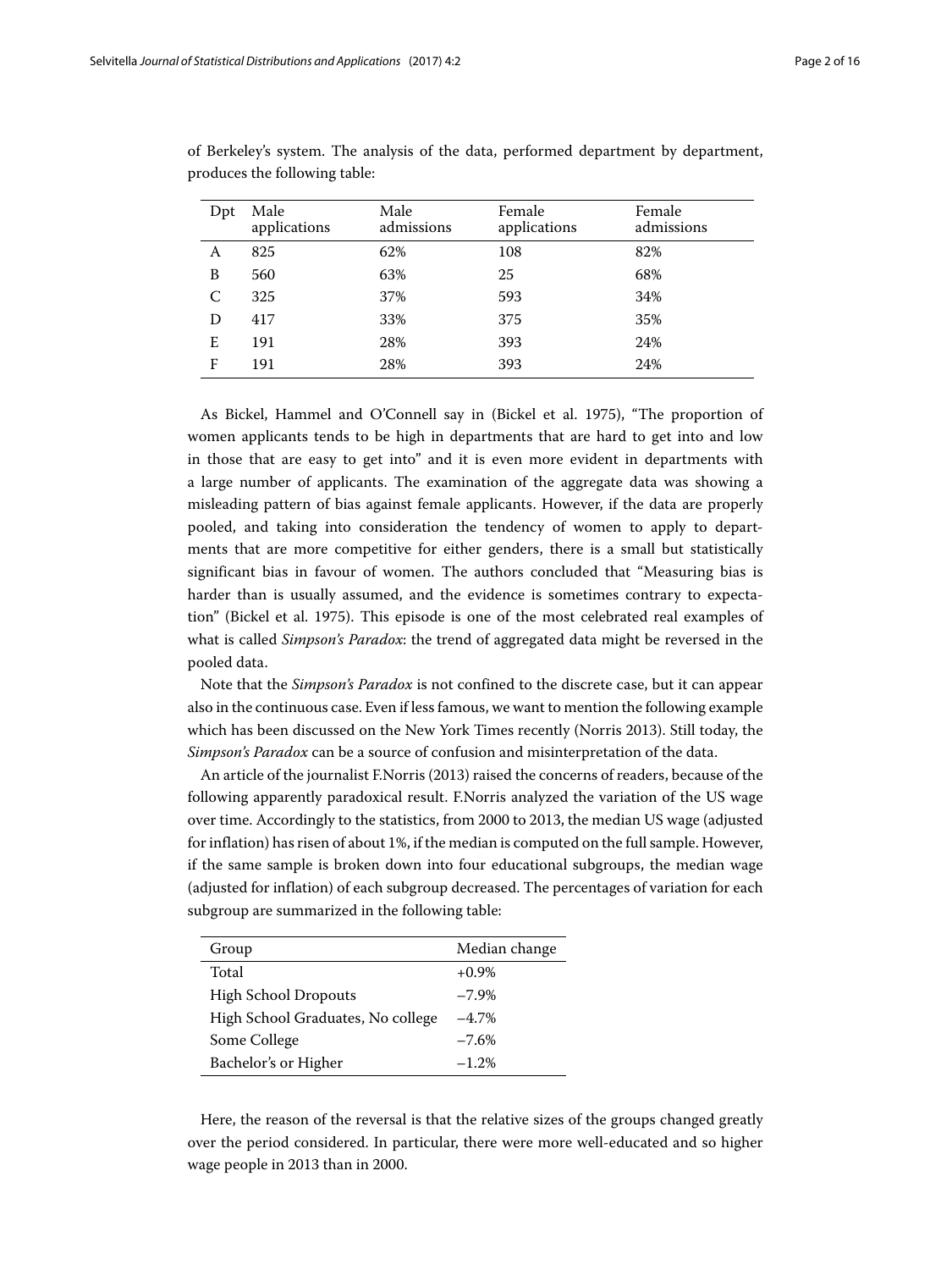In both the cases described above (discrete and continuous, respectively), the variables involved in the paradox are confounded by the presence of another variable (department and level of education, respectively).

The problem of the occurrence of this paradox was considered already in the 19th century. The first author which treated this topic has been Pearson [\(1899\)](#page-15-2), followed by the contributions of Yule (Yule [1903;](#page-15-3) Yule and Kendall [1937\)](#page-15-4) and Simpson [\(1951\)](#page-15-5).

In his paper (Simpson [1951\)](#page-15-5), Simpson considered a  $2 \times 2 \times 2$  contingency table with attributes *A*, *B*, and *C* and illustrated the paradox using a heuristic example of clinic patients, divided into a Treatment Group and in a No-Treatment group. The data were examined by gender and showed that both males and females responded favorably to the treatment, with respect to who did not receive the treatment. On the other side, the aggregated data showed an opposite behaviour, since there seemed to not be anymore any association between the use of the treatment and the survival time (see (Goltz and Smith [2010\)](#page-15-6) for more details).

The name "*Simpson's Paradox*" was first used by Blyth [\(1972\)](#page-15-7). Some authors prefer to not give full credit to Simpson, since he did not discover this phenomenon and to call it *Amalgamation Paradox* or *Yule-Simpson's Effect* instead.

In this paper, we outline that the *Simpson's Paradox* is not confined to statistical problems, but it is ubiquitous in science. We give a series of formal definitions in Section [2.](#page-2-0) In Section [3,](#page-4-0) we show the ubiquity of the *Simpson's Paradox* in several areas of technical and social sciences and we also give some examples of its occurrence. In Section [4,](#page-7-0) we outline our new result on the occurrence of the paradox in the context of Quantum Mechanics, with particular attention posed to the Quantum Harmonic Oscillator and to the Nonlinear Schrödinger Equation. We conclude with a brief discussion on how likely is the *Simpson's Paradox* in Quantum Mechanics (Section [5\)](#page-9-0), with a numerical example (Section [6\)](#page-13-0) and some final comments (Section [7\)](#page-14-0).

Very few papers in the literature treat the *Simpson's Paradox* related to problems in *Quantum Mechanics*. At our knowledge, the only ones avaialable are the fast track communication by Paris [\(2012\)](#page-15-8), an experimental result by Cialdi and Paris [\(2015\)](#page-15-9), the preprint by Shi [\(2012\)](#page-15-10) and a recent paper by the author (Selvitella [2017\)](#page-15-11), which is the first paper that connects the *Simpson's Paradox* to Partial Differential Equations and Infinite Dimensional Dynamical Systems.

#### <span id="page-2-0"></span>**2 Measures of amalgamation**

In this section, we give the definition and some popular examples of *Measures of Amalgamation*. For more details, we refer to (Good and Mittal [1987\)](#page-15-12).

#### **2.1 Definitions**

First, we define the *Process of Amalgamation* of contingency tables  $\mathbf{t}_i$ ,  $i = 1, \ldots, n$ .

**Definition 1** Let  $\mathbf{t}_i = [a_i, b_i; c_i, d_i], i = 1, \ldots, l$  be  $2 \times 2$  contingency tables corresponding to the i-th of l mutually exclusive sub-populations, with  $a_ib_ic_id_i \neq 0$ . Let  $N_i = a_i + b_i +$  $c_i + d_i$  *denote the sample size for the i-th sub-population and let*  $N = N_1 + \cdots + N_l$  *be the total sample size of the population. If the n tables are added together, the process is called* **Amalgamation**. We obtain a table  $\mathbf{T} := [A, B; C, D] := \left[\sum_{i=1}^{l} a_i, \sum_{i=1}^{l} b_i, \sum_{i=1}^{l} c_i, \sum_{i=1}^{l} d_i\right]$ *where*  $A + B + C + D = N$ .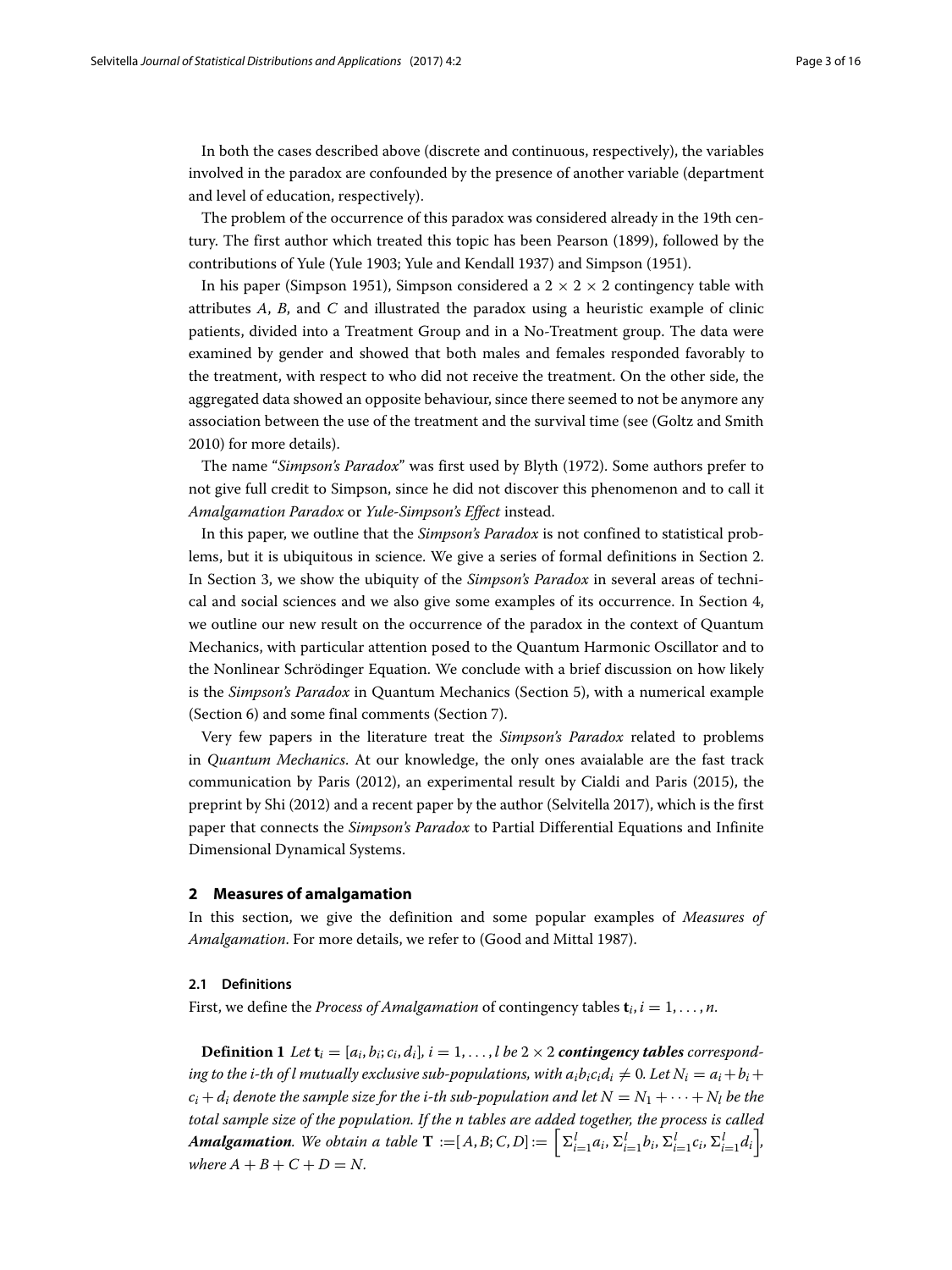After having amalgamated a group of contingency tables, we can define the *Measure of Amalgamation*.

<span id="page-3-0"></span>**Definition 2** *A function*  $\alpha : M_{p \times p} \to \mathbb{R}$  *is called Measure of Amalgamation.* 

Given the definition of *Measure of Amalgamation*, we can formally define the *Simpson's Paradox*.

<span id="page-3-1"></span>**Definition 3** *We say that the Simpson's Paradox occurs for the Measure of Amalgamation* α *if*

 $\max_i \alpha(\mathbf{t}_i) < \alpha(\mathbf{T})$ or  $\min_i \alpha(\mathbf{t}_i) > \alpha(\mathbf{T})$ ,

*with* α *defined on the set of contingency tables and real valued, as in Definition [2.](#page-3-0)*

We fix some terminology that we are going to use in the list of examples below in the context of contingency tables (see (Good and Mittal [1987\)](#page-15-12)). Sampling Procedure *I*, called also *Tetranomial Sampling*, is performed when we sample at random from a population. Sampling Procedure *IIR* (respectively *IIC*), called also *Product-Binomial Sampling*, is performed when the row totals (respectively columns) is fixed and we sample until this marginal totals are reached. Sampling Procedure *III* controls both row and column totals.

#### **2.2 Examples**

Consider the contingency table  $\mathbf{t} = [a, b; c, d]$ , given by

$$
\mathbf{t} = \frac{S \quad \text{not } S}{T \quad \text{a} \quad \mathbf{b}}
$$
  
not T \quad c \quad d

The following are popular examples of *Measures of Amalgamation* (see (Good and Mittal [1987\)](#page-15-12)).

• The Pierce's measure:

$$
\pi_{\text{Perace}}(\mathbf{t}) = \frac{a}{a+b} - \frac{c}{c+d}.
$$

Under Tetranomial Sampling and Product-Binomial Sampling with row fixed, this measure becomes

 $\pi_{\text{Percentage}} = P(S|T) - P(S|\overline{T}).$ 

It compares the probability of an effect <sup>S</sup> under treatment and the probability of an effect <sup>S</sup> without any treatment (row categories are considered to be the "causes" of the column categories).

• The Yule's measure is given by the formula:

$$
\pi_{Yule}(\mathbf{t}) = \frac{ad - bc}{N^2}.
$$

It compares *a*/*N* with respect to its expected value under independence of rows and columns. In fact:

$$
\pi_{Yule}(\mathbf{t}) = \frac{ad - bc}{N^2} = \frac{a}{N} - \frac{(a+b)(a+c)}{N^2} = P(S \cap T) - P(S)P(T),
$$

 $\text{since } N = a + b + c + d.$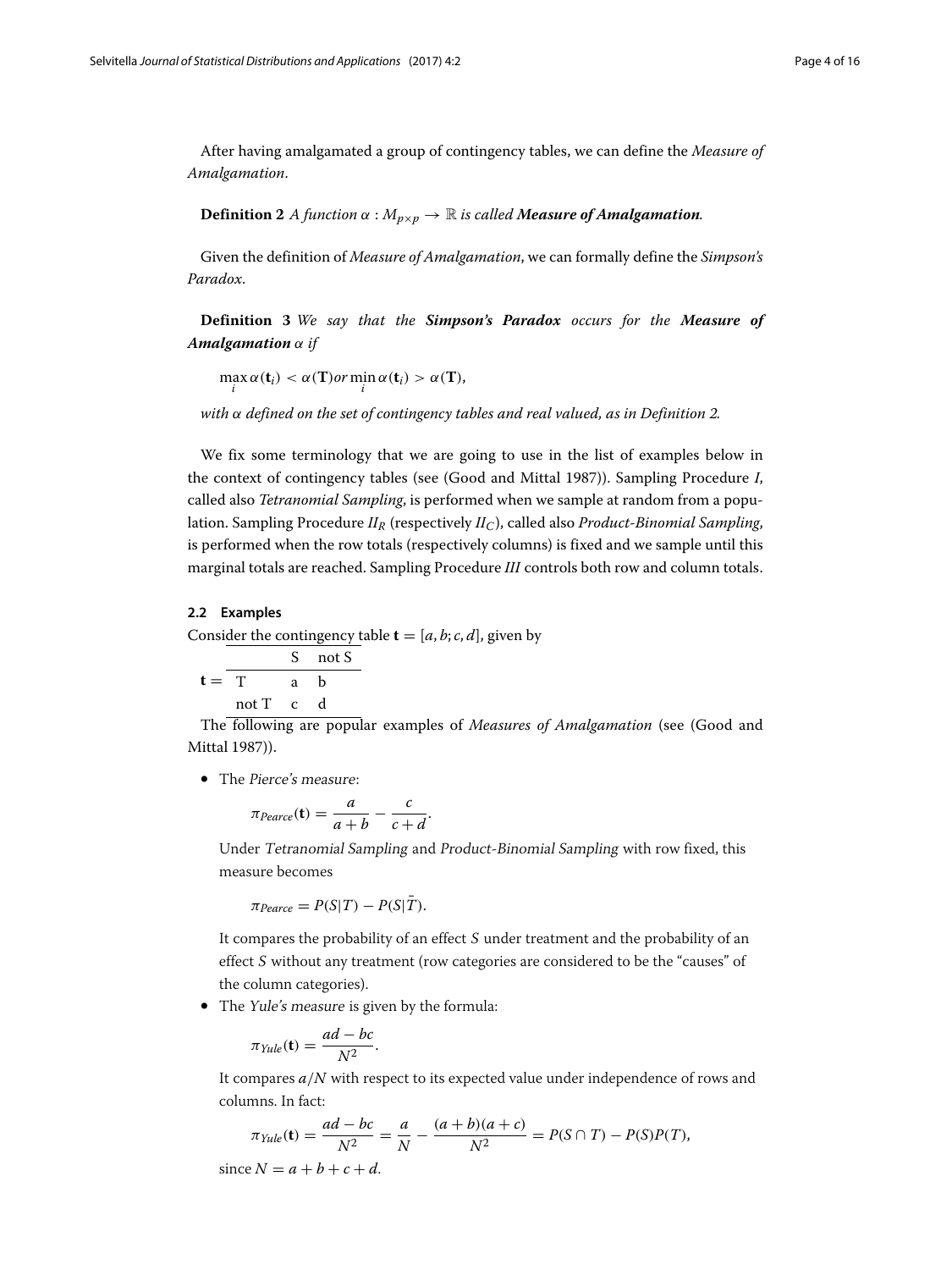• The Odds Ratio is probably the most popular one:

$$
\pi_{Odds}(\mathbf{t}) = \frac{ad}{bc}.
$$

The Odds Ratio is the ratio between the probability of success and the probability of failure, given a treatment or a no-treatment. In fact

$$
\pi_{Odds}(\mathbf{t}) = \frac{\frac{a}{b}}{\frac{c}{d}} = \frac{\frac{a/(a+b)}{b/(a+b)}}{\frac{c/(c+d)}{d/(c+d)}} = \frac{P(S|T)/P(\bar{S}|T)}{P(S|\bar{T})/P(\bar{S}|\bar{T})}.
$$

• The Weight of Evidence is given by:

$$
\pi_{Weight_C}(\mathbf{t}) = \log \frac{a(b+d)}{b(a+c)}.
$$

Under Tetranomial Sampling or column fixed Product-Binomial Sampling, the Weight of Evidence represents the logarithm of the Bayes factor in favour of <sup>S</sup>, knowing that the treatment was <sup>T</sup>, namely:

$$
\pi_{Weight_C} = \log \frac{P(T|S)}{P(T|\bar{S})}.
$$

• The Causal Propensity:

$$
\pi_{Causal}(\mathbf{t}) = \log \frac{d(a+b)}{b(c+d)},
$$

under Tetranomial Sampling or Product-Binomial Sampling with row fixed, represents the propensity of T causing S rather than  $\overline{S}$ :

$$
\pi_{Causal}(\mathbf{t}) = \log \frac{P(\bar{S}|\bar{T})}{P(\bar{S}|T)}.
$$

### <span id="page-4-0"></span>**3 The** *Simpson's Paradox* **appears not just in statistics**

In this section, we give very basic examples of the appearance of the *Simpson's Paradox* in fields different from statistics. In particular, we give examples in arithmetic, geometry, statistics, linear algebra, game theory and election polls.

• **Arithmetic**: There exist quadruplets  $a_1, b_1, c_1, d_1 > 0$  and  $a_2, b_2, c_2, d_2 > 0$  such that  $a_1/b_1 > c_1/d_1$  and  $a_2/b_2 > c_2/d_2$  but  $(a_1 + a_2)/(b_1 + b_2) < (c_1 + c_2)/(d_1 + d_2)$ . Example:  $(a_1, b_1, c_1, d_1) = (2, 8, 1, 5)$  and  $(a_2, b_2, c_2, d_2) = (4, 5, 6, 8)$ . In this case, the Measure of Amalgamation is given by:

$$
\pi(\mathbf{t}) = \frac{a}{b} - \frac{c}{d} = \frac{ad - bc}{bd}.
$$

If we consider the contingency tables

$$
\mathbf{t}_1 = [a_1, b_1; c_1, d_1]
$$

and

$$
\mathbf{t}_2 = [a_2, b_2; c_2, d_2]
$$

and the amalgamated one:

$$
\mathbf{T} = [a_1 + a_2, b_1 + b_2; c_1 + c_2, d_1 + d_2],
$$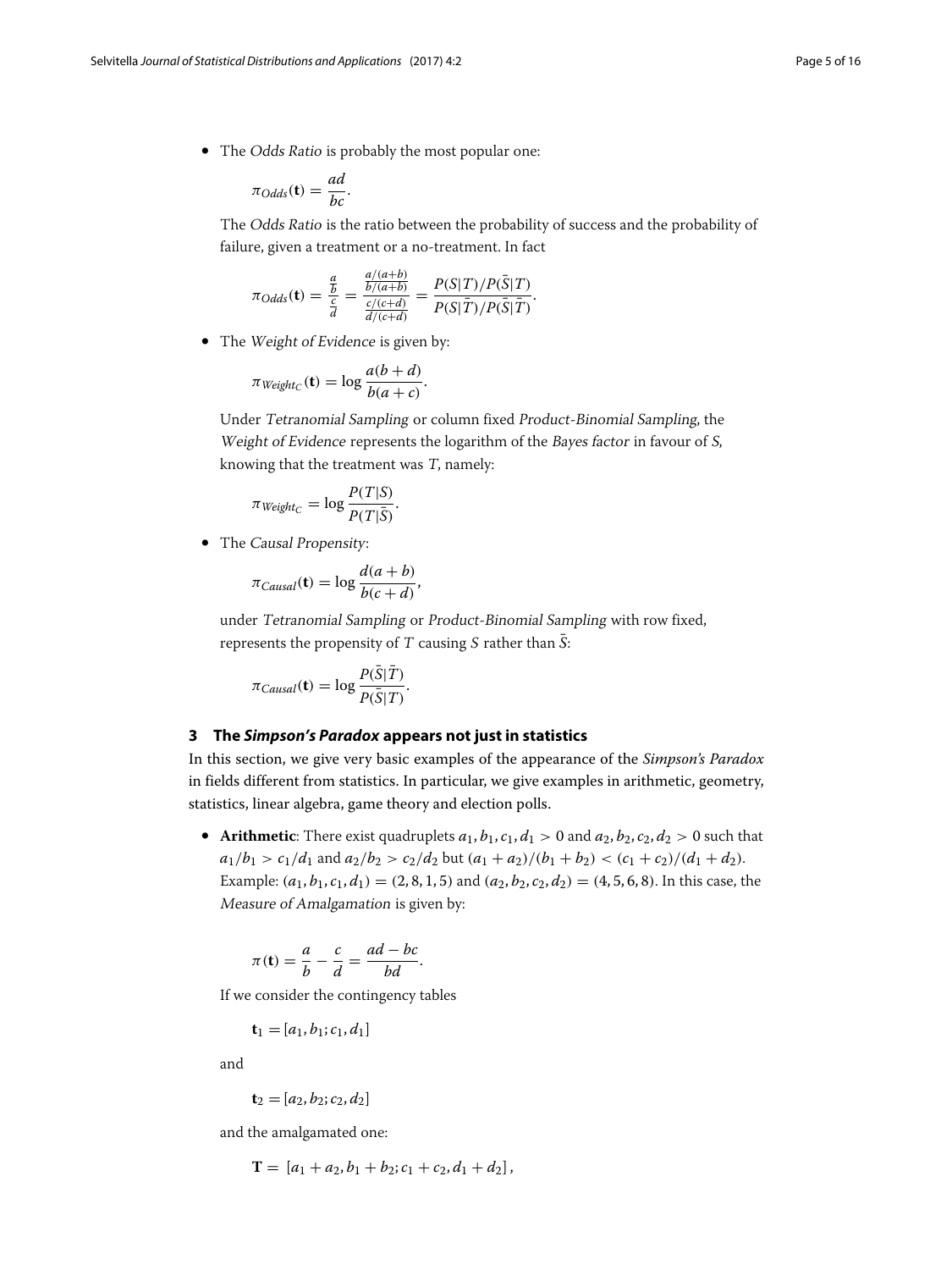we have that:

$$
\max_{i=1,2}\pi(\mathbf{a_i})<0<\pi(\mathbf{T})
$$

and so we have the Simpson's Paradox, accordingly to Definition [3.](#page-3-1)

- **Geometry**: Even if a vector  $v_1$  has a smaller slope than another vector  $w_1$ , and a vector  $v_2$  has a smaller slope than a vector  $w_2$ , the sum of the two vectors  $v_1 + v_2$  can have a larger slope than the sum of the two vectors  $w_1 + w_2$ . Example: take  $w_1 = (a_1, b_1), v_1 = (c_1, d_1), w_2 = (a_2, b_2), v_2 = (c_2, d_2).$  The same Measure of Amalgamation of the previous example makes the game here as well.
- **Statistics**: A positive/negative trend of two separate subgroups might reverse when the subgroups are combined in one single group. This happens in both the discrete and continuous case. We gave examples of this in the introduction, with the Berkeley Gender Bias (discrete) case and the "time vs US wage" case (continuous).
- Linear algebra There exists  $A_1, A_2 \in Mat_{n \times n}$  such that

$$
det(A_1) > 0
$$
,  $det(A_2) > 0$ , but  $det(A_1 + A_2) < 0$ .

Consider for example  $A_1 = \mathbf{t}_1$  and  $A_2 = \mathbf{t}_2$ , as above.

• **Game theory**: The Prisoner's Dilemma shows why two players <sup>A</sup> and <sup>B</sup> might decide to not cooperate, even if it appears that, for both of them, it is more convenient to cooperate. If both A and B cooperate, they both receive a reward  $p_1$ . If B does not cooperate while A cooperates, then B receives  $p_2$ , while A receives  $p_3$ . Similarly, if viceversa. If both <sup>A</sup> and <sup>B</sup> do not cooperate, their payoffs are going to be *p*4. To get the Simpson's Paradox, the following must hold:

$$
p_4 = a_1/b_1 > p_2 = c_1/d_1 > p_3 = a_2/b_2 > p_1 = c_2/d_2.
$$

Here  $p_3 > p_1$  and  $p_4 > p_2$ , and  $p_4 > p_3$  and  $p_2 > p_1$  imply that it is better to not cooperate for both <sup>A</sup> and <sup>B</sup> both given the fact that the other player does or does not cooperate (Nash Equilibrium). Note that, if we use these quadruplets for the table of rewards, we get for the rewards of player <sup>A</sup>:

| Rewards for A B cooperates B does not |       |       |
|---------------------------------------|-------|-------|
| A cooperates                          | $p_1$ | $p_3$ |
| A does not                            | $p_2$ | p4    |

and for the rewards of player <sup>B</sup>:

| Rewards for B B cooperates B does not |       |       |
|---------------------------------------|-------|-------|
| A cooperates                          | $p_1$ | $p_2$ |
| A does not                            | $p_3$ | $p_4$ |

Using the values in our examples, we get for the rewards of player <sup>A</sup>:

| Rewards for A B cooperates B does not |      |      |
|---------------------------------------|------|------|
| A cooperates                          | 0.75 | 0.8  |
| A does not                            | 0.2  | 0.25 |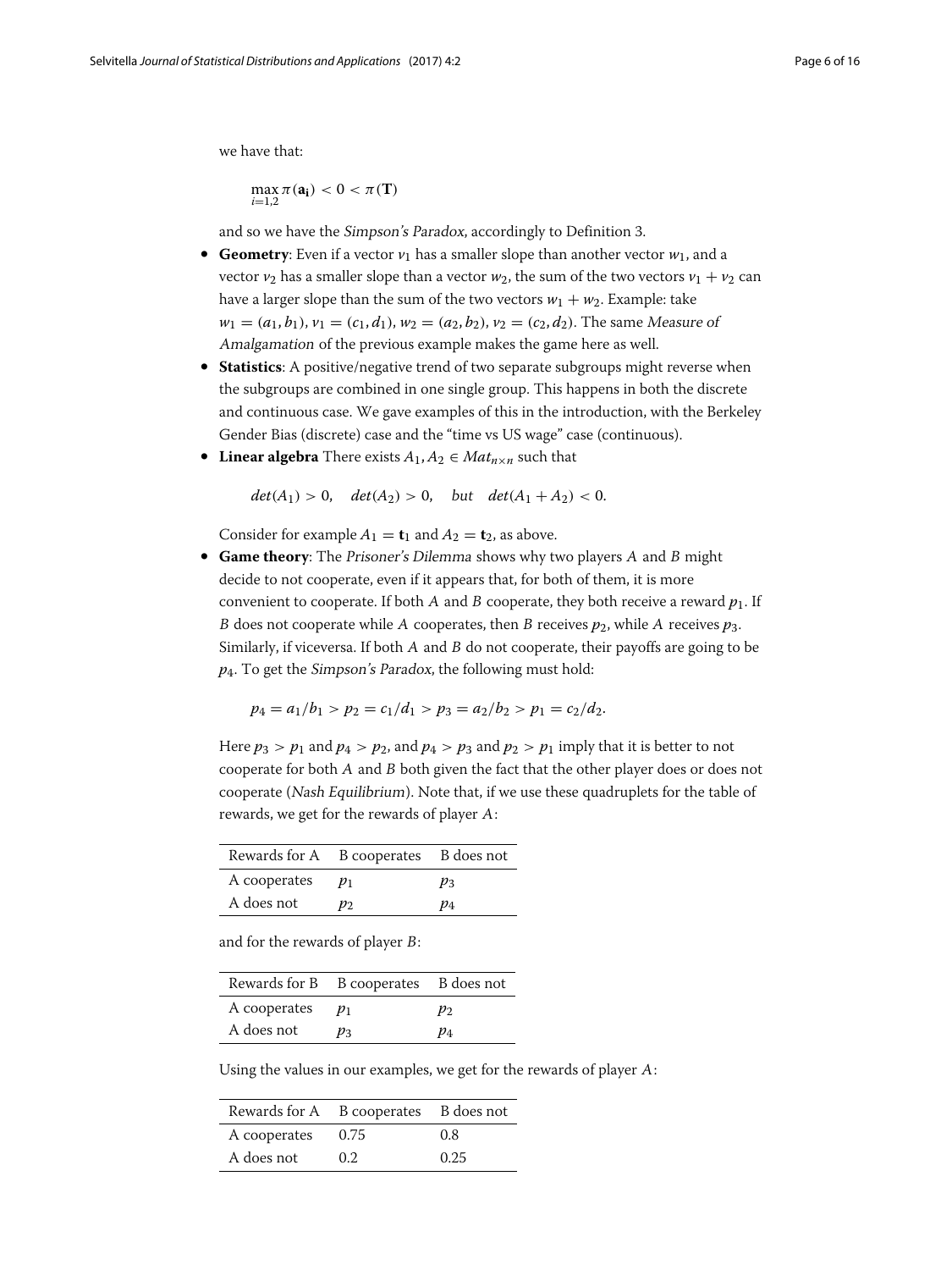and for the rewards of player <sup>B</sup>:

|              | Rewards for B B cooperates B does not |                  |
|--------------|---------------------------------------|------------------|
| A cooperates | 0.75                                  | 0.2 <sub>z</sub> |
| A does not   | 0.8                                   | 0.25             |

Note that this implies that both players <sup>A</sup> and <sup>B</sup> are pushed, for personal convenience, to not cooperate, independently of what the other player does, but end up getting a worse reward than if they would have both cooperated. In fact, the amalgamated contingency table, gives:

| Rewards for A+B B cooperates B does not |     |     |
|-----------------------------------------|-----|-----|
| A cooperates                            | 1.5 |     |
| A does not                              |     | 0.5 |

that prizes the decision of cooperation. The Measure of Amalgamation considered here can be thought in the form of an Utility Function, such as:

$$
U_A(a,b) = p_1ab + p_3a(1-b) + p_2b(1-a) + p_4(1-a)(1-b)
$$

and

$$
U_B(a,b) = p_1ab + p_2a(1-b) + p_3b(1-a) + p_4(1-a)(1-b).
$$

Here  $a = 1$ , means that A cooperates, while  $a = 0$  means that A does not. Similarly for B. Note that, under the conditions on  $p_1$ ,  $p_2$ ,  $p_3$  and  $p_4$  mentioned above, the Utility is bigger for the choice of not cooperation for both <sup>A</sup> and <sup>B</sup>, given any decision taken by the other player. In fact,

$$
p_1 = U_A(1,1) < U_A(0,1) = p_2
$$

and

$$
p_3 = U_A(1,0) < U_A(0,0) = p_4
$$

and analogously for *U<sub>B</sub>*. However, when we combine the utilities, we get *Utility* Function

$$
U_{A+B}(a,b) = 2p_1ab + (p_2+p_3)a(1-b) + (p_3+p_2)b(1-a) + 2p_4(1-a)(1-b).
$$

This utility is always bigger for cooperation, if we require  $2p_4 < p_2 + p_3 < 2p_1$ , as we chose in our example. In fact:

$$
2p_4 = U_{A+B}(0,0) < U_{A+B}(1,0) = p_2 + p_3 = U_{A+B}(0,1) < 2p_1 = U_{A+B}(1,1).
$$

In this way, we have restated the Prisoner's Dilemma in the context of the Simpson's Paradox.

• **Election polls**: Suppose candidates <sup>T</sup> and <sup>C</sup> run for elections in two states *State*<sup>1</sup> and *State*2. Suppose that candidate <sup>T</sup> and <sup>C</sup> receive in *State*<sup>1</sup> a percentage of votes:

$$
\% \text{votes for } T = \frac{a}{b} > 1 - \frac{a}{b} = \% \text{votes for } C
$$

and that candidate T and C receive in *State*<sub>2</sub> a percentage of votes:

$$
\text{%votes for } T = \frac{2}{d} > 1 - \frac{c}{d} = \text{%votes for } C.
$$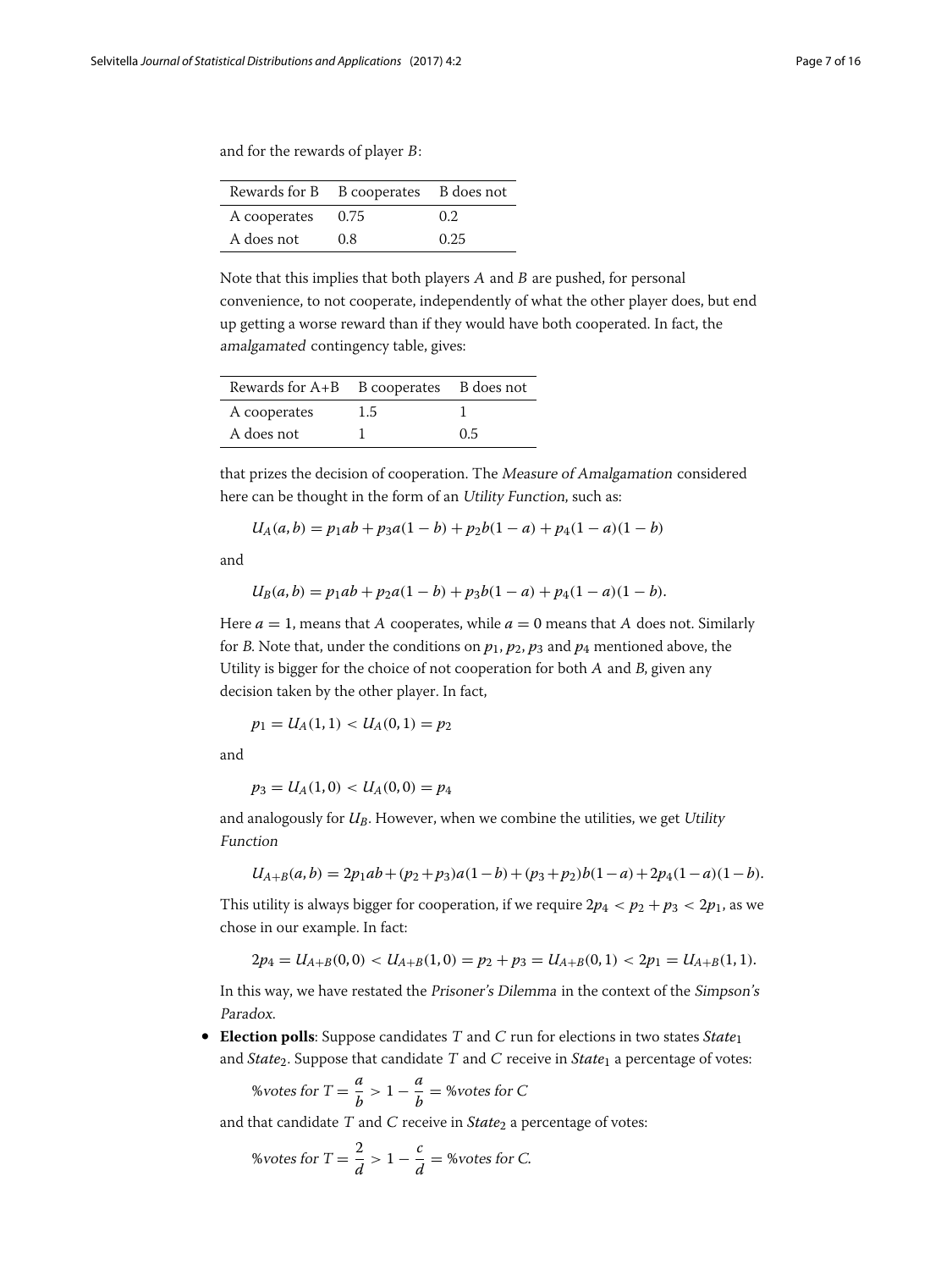Is it possible that overall candidate <sup>C</sup> receives a higher percentage of votes? Clearly, this is not possible because  $\frac{a}{b} > 1 - \frac{a}{b}$  implies  $a > 0.5b$  and  $\frac{c}{d} > 1 - \frac{c}{d}$  implies *c* > 0.5*d* and so

$$
0.5b+0.5d
$$

which implies

$$
\frac{a+c}{b+d} > 0.5
$$

and so

$$
\frac{a+c}{b+d} > 1 - \frac{a+c}{b+d}.
$$

In this case, we do not have any paradox and this is related to the fact that there is an extra constraint on the construction of the contingency table. Note that since the set of real numbers for which these inequalities hold is an open set, the inclusion of a not strong third candidate will not change the situation. What happens if the third candidate is as strong as <sup>T</sup> and <sup>C</sup>?

#### <span id="page-7-0"></span>**4 The** *Simpson's Paradox* **in quantum mechanics**

In this section, we turn our attention to a novel result of us (Selvitella [2017\)](#page-15-11) concerning the occurrence of the *Simpson's Paradox* in Quantum Mechanics. In particular, we show how we can detect an unintuitive behaviour in the interaction between solitary wave solutions in the case of the Quantum Harmonic Oscillator and the Nonlinear Schrödinger Equation. We start with the Quantum Harmonic Oscillator.

#### <span id="page-7-3"></span>**4.1 The quantum harmonic oscillator**

We consider the following Linear Schrödinger Equation in the presence of a Harmonic Potential:

<span id="page-7-1"></span>
$$
i\hbar \frac{\partial}{\partial t}\psi(t, \mathbf{x}) = -\frac{\hbar^2}{2m}\Delta_{\mathbf{x}}\psi(t, \mathbf{x}) + \frac{1}{2}m\omega^2|\mathbf{x}|^2\psi(t, \mathbf{x}).
$$
 (1)

Here  $i = \sqrt{-1}$  is the *complex unit*,  $\hbar$  is the *Planck constant*,  $m$  represents the *mass* of a particle,  $\omega$  is the *angular velocity* and  $(t, \mathbf{x}) \in (0, +\infty) \times \mathbb{R}^n$ . There exists a solution of Eq. [\(1\)](#page-7-1) in the form

$$
\psi(t,x) = u(\mathbf{x} - \mathbf{x}(t))e^{i\left[\mathbf{x}\cdot\mathbf{v}(t) + \gamma(t) + \frac{\omega t}{2}\right]}
$$
\n(2)

with the following conditions on  $u(\mathbf{x})$ ,  $\mathbf{x}(t)$ ,  $\mathbf{v}(t)$  and  $\gamma(t)$ :

• the profile  $u(\mathbf{x})$  for  $\mathbf{x} \in \mathbb{R}^n$  satisfies the equation

$$
-\frac{\hbar^2}{2m}\Delta_{\mathbf{x}}u(\mathbf{x}) + \frac{1}{2}m\omega^2|\mathbf{x}|^2u(\mathbf{x}) + \frac{\omega}{2}u(\mathbf{x}) = 0;\tag{3}
$$

• the position vector  $\mathbf{x}(t)$  and the velocity vector  $\mathbf{v}(t)$  satisfy the following system of ODEs:

<span id="page-7-2"></span>
$$
\begin{cases} \dot{\mathbf{x}}(t) = \frac{\hbar}{m} \mathbf{v}(t), \\ \dot{\mathbf{v}}(t) = -\frac{m}{\hbar} \omega^2 \mathbf{x}(t); \end{cases}
$$
 (4)

• the complex phase  $\gamma(t)$  is such that

$$
\dot{\gamma}(t) = \frac{1}{\hbar} \mathcal{L}(\mathbf{x}(t), \dot{\mathbf{x}}(t); m, \omega),
$$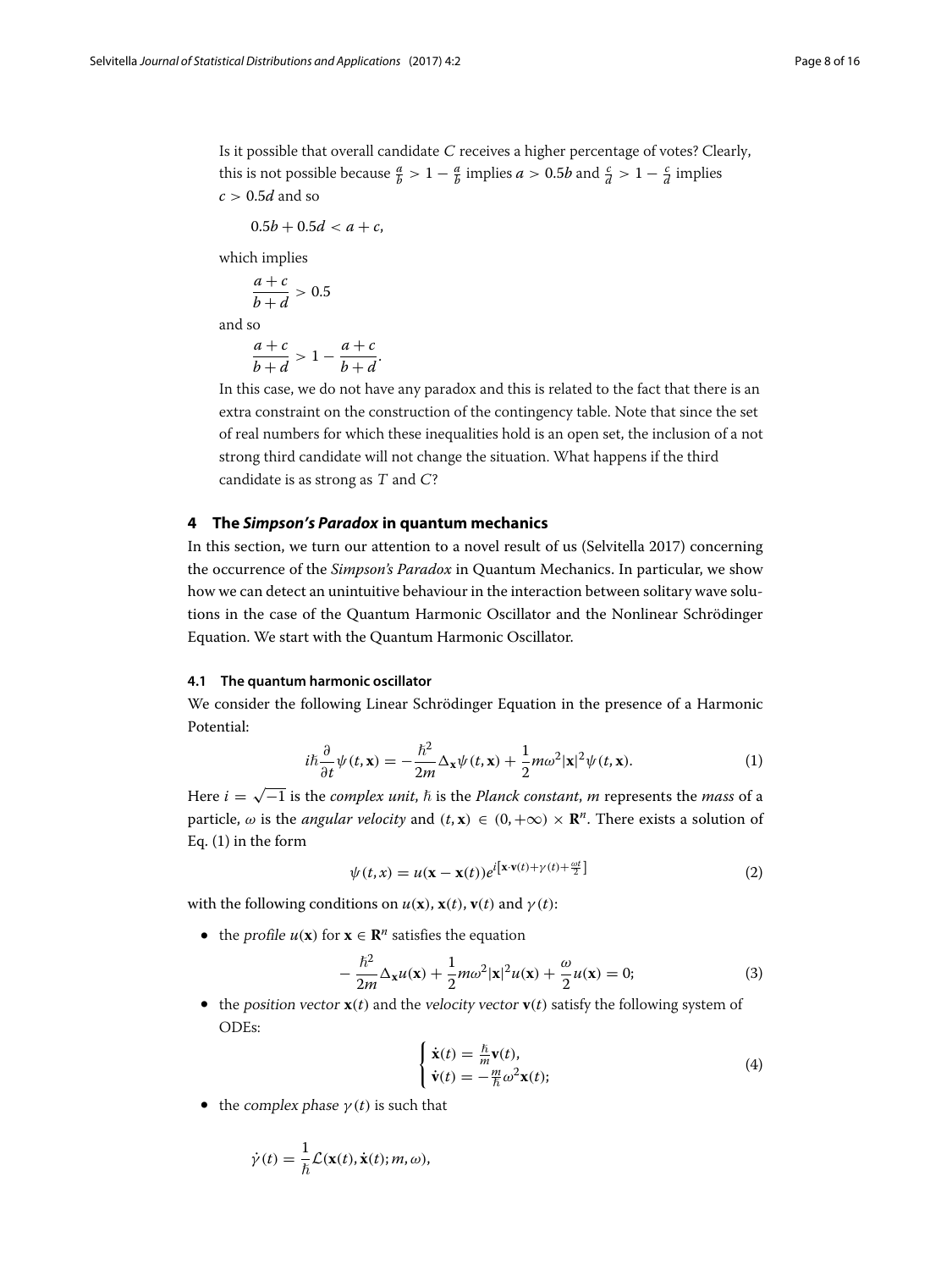where  $\mathcal{L}(\mathbf{x}(t), \dot{\mathbf{x}}(t); m, \omega) := \frac{1}{2}m|\dot{\mathbf{x}}(t)|^2 - \frac{1}{2}m\omega^2|\mathbf{x}(t)|^2$  is the Lagrangian of the system of ODEs [\(4\)](#page-7-2). For why this is true, we refer to (Berezin and Shubin [1991\)](#page-15-13) and (Selvitella [2017\)](#page-15-11).

#### **4.2 The nonlinear Schrödinger Equation**

In the rescaled variables  $m = 1$  and  $\hbar = \frac{1}{2}$ , the Nonlinear Schrödinger Equation takes the following form:

$$
\begin{cases} i\frac{\partial}{\partial t}\psi(t,\mathbf{x}) = -\Delta_{\mathbf{x}}\psi(t,x) - |\psi(t,\mathbf{x})|^{p-1}\psi(t,\mathbf{x}),\\ \psi(0,\mathbf{x}) = \psi_0(\mathbf{x}), \end{cases}
$$

Here,  $n \geq 1$  and  $1 < p < 1 + \frac{4}{n}$  is the  $L^2$ -subcritical exponent. There exist solutions, called *solitons*, of the form  $\psi(t, \mathbf{x}) = e^{i\omega t} Q_{\omega}(\mathbf{x})$  with  $\omega > 0$  and where  $Q_{\omega} \in H^1(\mathbf{R}^n)$  is a solution of

$$
\Delta Q_{\omega} + Q_{\omega}^p = \omega Q_{\omega}, \quad Q_{\omega} > 0. \tag{5}
$$

These solutions  $Q_{\omega}$  can be computed explicitly in dimension  $n = 1$  and take the form

$$
Q_{\omega}(x) = \omega^{\frac{1}{p-1}} \left( \frac{p+1}{2 \cosh^2 \left( \frac{p-1}{2} \omega^{\frac{1}{2}} x \right)} \right)^{p-1}.
$$

In any dimension *n* ≥ 1, the solitons which minimize the so called *Energy Functional*

$$
E[Q_{\omega}] := \frac{1}{2} \int_{\mathbf{R}^n} d\mathbf{x} |\nabla Q_{\omega}|^2 + \frac{\omega}{2} \int_{\mathbf{R}^n} d\mathbf{x} |Q_{\omega}|^2 - \frac{1}{p+1} \int_{\mathbf{R}^n} d\mathbf{x} |Q_{\omega}|^{p+1}
$$

are called **ground states**. These solutions are radially symmetric for  $n > 1$  (in fact, they are even for  $n = 1$ ), exponentially decaying and unique up to symmetries (see (Berestycki and Lions [1983;](#page-15-14) Berestycki et al. [1981;](#page-15-15) Gidas et al. [1979;](#page-15-16) Kwong [1989\)](#page-15-17)).

#### **4.3 The main theorems**

In Quantum Mechanics and in the context of the Schrödinger Equation, there is a very natural *Measure of Amalgamation*, given by the  $L^2(\mathbf{R}^n)$  inner product.

**Definition 4** *Consider two solutions*  $\psi(t, \mathbf{x})$  *and*  $\phi(t, \mathbf{x})$  *of Eq.* [\(1\)](#page-7-1)*. The Measure of Amalgamation between*  $\psi(t, \mathbf{x})$  *and*  $\phi(t, \mathbf{x})$  *is given by the*  $L^2(\mathbf{R}^n)$  *inner product:* 

 $Cov(\psi(t, \cdot), \phi(t, \cdot)) := \langle \psi(t, \cdot), \phi(t, \cdot) \rangle >_{L^2(\mathbf{R}^n)}$ .

Using the  $L^2(\mathbf{R}^n)$  inner product, we can show that, for the Quantum Harmonic Oscillator, there exist quadruplets of solitons, which exhibit the *Simpson's Paradox*.

**Theorem 1** *[Existence of the Simpson's Paradox] Consider Eq.* [\(1\)](#page-7-1) *for every spatial dimension n*  $\geq$  1*. Then, for every m*  $>$  0 *and*  $\omega$   $>$  0*, there exists a set of parameters*  $(x_i(t), y_i(t), v_i(t))$  with  $i = 1, \ldots, 4$ , such that the following is true. If we consider an initial  $d$ *atum of the form*  $\psi(0, x) = \sum_{i=1}^{4} \psi_i(0, x)$  *with*  $\psi_i(0, x)$  *such that* 

$$
\psi_i(t,x)=\left(\frac{m\omega}{\pi\hbar}\right)^{1/4}e^{i\left[x\cdot v_i(t)+\gamma_i(t)+\frac{\omega t}{2}\right]}e^{-\frac{m\omega}{2\hbar}|x-x_i(t)|^2},
$$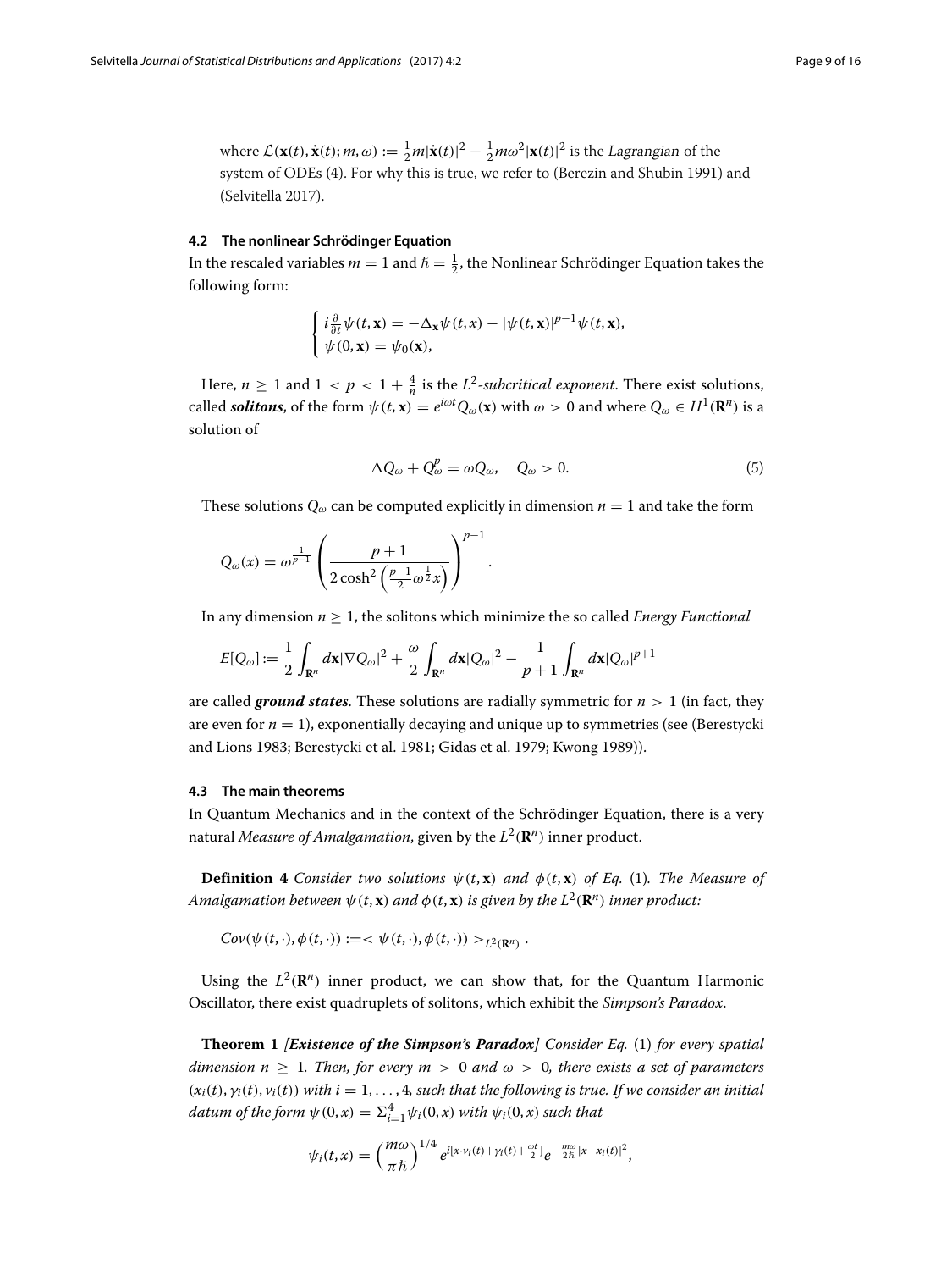*then the Simpson's Paradox occurs in the following cases.*

- In the stationary case, namely when  $v_i(t) = 0$  and  $x_i(t) = x_i$  for every t; both when  $\gamma_i = \gamma_j$  for every  $1 \le i, j \le 4$  and when  $\gamma_i \ne \gamma_j$   $1 \le i, j \le 4$ ,  $i \ne j$ .
- In the non-stationary case: if there exists  $t_0 \in \mathbf{R}$  such that the Simpson's Paradox occurs at  $t_0$ , then the Simpson's Paradox occurs at any  $t_1$  with  $t_1 \neq t_0$ .

**Remark 1** *As we can see from Theorem 1, the occurrence of the Simpson's Paradox in the case of the Quantum Harmonic Oscillator is determined by the initial datum and so we can say that it is persistent under the flow of the Quantum Harmonic Oscillator.*

Once we have proved the existence, we want to address the question of how robust this phenomenon is, namely if nearby a quadruplet of solitons, we can find plenty of quadruplets of solitons for which the paradox occurs. We have that the set of parameters for which the paradox occurs contains open sets.

**Theorem 2** *[Stability of the Simpson's Paradox] Suppose that there exists a set of parameters*  $(x_i(t), y_i(t), y_i(t))$  *for*  $i = 1, \ldots, 4$  *such that the Simpson's Paradox occurs in the stationary case. Then, there exists*  $r > 0$  *<i>such that, for every*  $(\tilde{x}_i(t), \tilde{y}_i(t), \tilde{v}_i(t))$  *for*  $i = 1, \ldots, 4$  *inside*  $B_r((x_i(t), y_i(t), y_i(t)), \quad i = 1, \ldots, 4)$ *, the Simpson's Paradox still occurs for initial data as above. Moreover, if the Simpson's Paradox occurs for a*  $\psi$ (*t, x*) *at a certain time t* =  $\tilde{t}$ , *then there exists an open ball in*  $\Sigma := L^2(\mathbf{R}^n, dx) \cap L^2(\mathbf{R}^n, |x|^2 dx)$  *such that the Simpson's Paradox still occurs for any*  $\bar{\psi}(t, x) = \psi(t, x) + w(t, x)$  with  $w(t, \cdot) \in \Sigma$ *and the same time*  $t = \tilde{t}$ *.* 

Now, we can discuss the nonlinear case.

**Theorem 3** *[Nonlinear case] Consider the nonlinear Schrödinger Equation in dimension n* = 1*, with* 1 < *p* < 5  $(L^2$ -subcritical exponent). Then, there exist an initial datum  $\psi_0(x)$ *, in the form of a superposition of solitons (see (Martel and Merle* [2006\)](#page-15-18))*, for which there exists t* =  $\tilde{t}_1 \gg 1$  where the Simpson's Paradox occurs and t =  $\tilde{t}_2 \gg 1$  where the *Simpson's Paradox does not occur.*

**Remark 2** *In striking contrast with the Quantum harmonic Oscillator, for the Nonlinear Schrödinger Equation, the Simpson's Paradox is not anymore persistent, but it is intermittent. In fact, we can detect it for large times but it appears and disappears indefinitely.*

*Proof* For the complete proofs of these theorems, we refer to (Selvitella [2017\)](#page-15-11), while for a brief sketch of the proof of Theorem 1 in the stationary case, we refer to the upcoming Section [5.](#page-9-0)  $\Box$ 

#### <span id="page-9-0"></span>**5 How likely is the Simpson's Paradox in quantum mechanics?**

An important question is: "How likely is the Simpson's Paradox?". It is in fact interesting to quantify, in some way, the chances that one has to run into the paradox.

In the case of  $2 \times 2 \times l$  contingency tables with  $l \geq 2$ , Pavlides and Perlman [\(2009\)](#page-15-19) address the problem and, among the other things, they prove the following.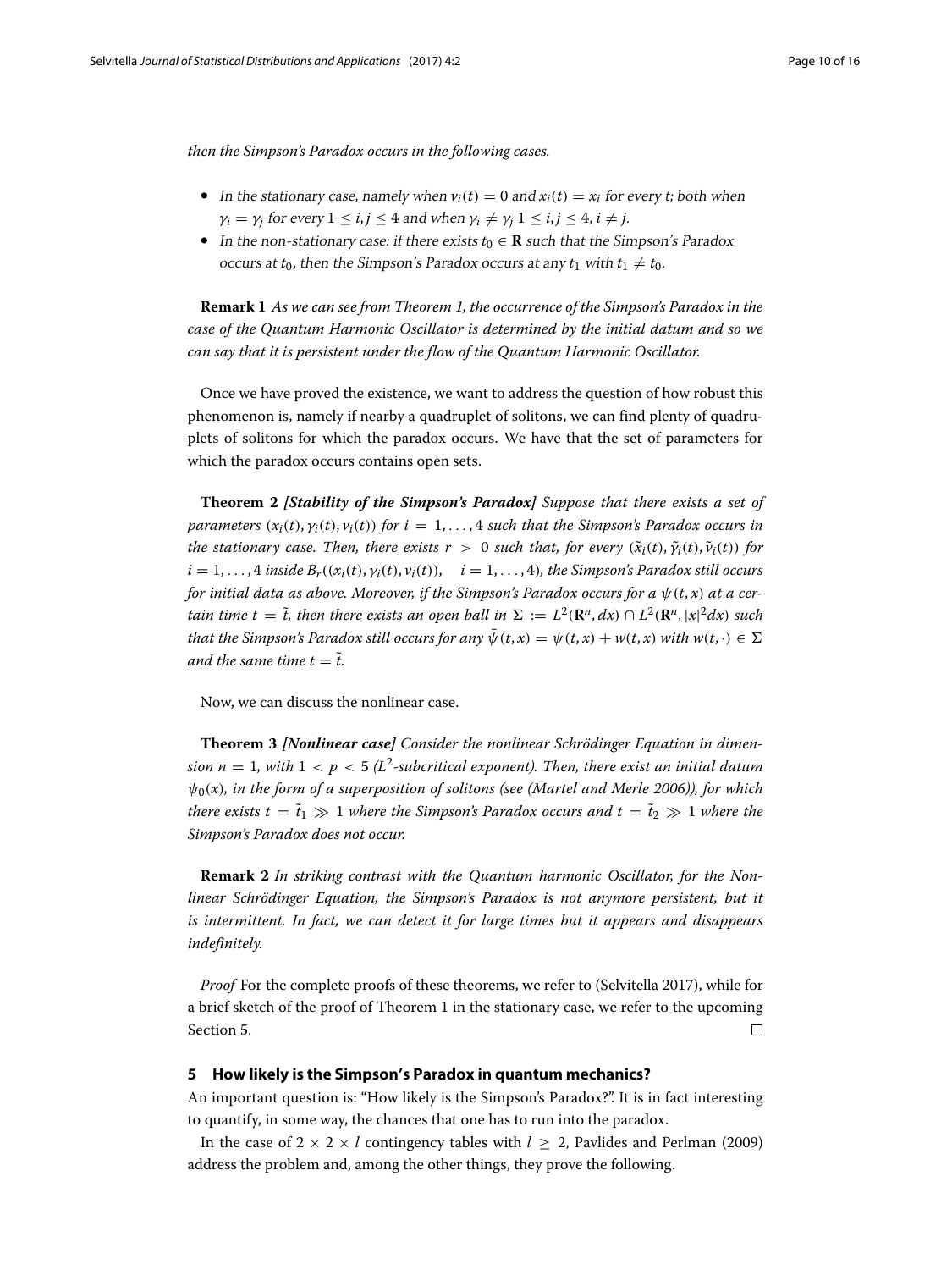Suppose that a contingency table consists of a factor *A* with two levels, a factor *B* with other 2 levels and a third factor *C* with  $l \geq 2$ -levels. Then, the array of cell probabilities **p** lies on the Simplex

$$
\mathcal{S}_{4l} := \left\{ \mathbf{p} | p_i \geq 0, \ \forall i = 1, \ldots, 4l; \ \Sigma_{i=1}^{4l} p_i = 1 \right\}.
$$

Endow  $S_{4l}$  with the *Dirichlet Distribution on*  $S_{4l}$ , denoted by  $D_{4l}(\alpha)$  and denote with  $\pi_l(\alpha)$  the probability of having the *Simpson's Paradox* under  $D_{4l}(\alpha)$ . Pavlides and Perlman proved in (Pavlides and Perlman [2009\)](#page-15-19) that  $\pi_2(1) = \frac{1}{60}$  and conjectured that for every  $\alpha > 0$ , there exists  $h(\alpha) > 0$  such that

$$
\pi_l(\alpha) \simeq \pi_2(\alpha) \times e^{-h(\alpha)\left(\frac{l}{2}-1\right)}, \quad l=2,3,\ldots.
$$

A similar question can be asked in the case of the *Quantum Harmonic Oscillator* and the *Nonlinear Schrödinger Equation*. In the constructions developed in (Selvitella [2017\)](#page-15-11), we aimed just at finding one single choice of the parameters which gives the *Simpson's Paradox* and we did it mainly with a perturbative method. But how large is (and in which sense it is large) the set of parameters which gives the *Simpson's Paradox*?

To investigate a little bit further this issue, we briefly sketch the proof of Theorem 1, at least in the stationary case and deduce from it a preliminary result on the likelihood of occurrence of the *Simpson's Paradox*.

Consider two *moving solitons* of the form:

$$
\psi_i(t,x)=\left(\frac{m\omega}{\pi\hbar}\right)^{1/4}e^{i\left[x\cdot v_i(t)+\gamma_i(t)+\frac{\omega t}{2}\right]}e^{-\frac{m\omega}{2\hbar}|x-x_i(t)|^2},
$$

and

$$
\psi_j(t,x)=\left(\frac{m\omega}{\pi\hbar}\right)^{1/4}e^{i\left[x\cdot v_j(t)+\gamma_j(t)+\frac{\omega t}{2}\right]}e^{-\frac{m\omega}{2\hbar}|x-x_j(t)|^2},
$$

for  $1 \le i \le j \le 4$  and with  $\mathbf{x}(t)$ ,  $\mathbf{v}(t)$  and  $\gamma(t)$  as in Subsection [4.1.](#page-7-3)

Consider the case in which, for every  $t \in \mathbf{R}$ , one has that  $x_k(t) = x_k$ , for every  $k = 1, \ldots, N$  independent of time. It has been proven in (Selvitella [2017\)](#page-15-11) (Proposition 3.3) that the *Covariance* between any of these two solitons is given by:

$$
Cov(\psi_i(t,x), \psi_j(t,x)) = \frac{1}{2}\cos(\gamma_i - \gamma_j)\left[\frac{\hbar}{m\omega} - \frac{1}{2}|x_i - x_j|^2\right]e^{-\frac{m\omega}{4\hbar}|x_i - x_j|^2}
$$
(6)

Therefore, the proof of Theorem 1 in the stationary case reduces to the problem of finding parameters such that the *Simpson's Paradox* occurs, namely such that

 $Cov(\psi_1(t, x), \psi_2(t, x)) > 0$ 

 $Cov(\psi_3(t, x), \psi_4(t, x)) > 0$ 

but

$$
Cov(\psi_1(t,x) + \psi_3(t,x), \psi_2(t,x) + \psi_4(t,x)) < 0
$$

or viceversa,

$$
Cov(\psi_1(t,x), \psi_2(t,x)) < 0,
$$

 $Cov(\psi_3(t, x), \psi_4(t, x)) < 0$ 

but

$$
Cov(\psi_1(t,x) + \psi_3(t,x), \psi_2(t,x) + \psi_4(t,x)) > 0.
$$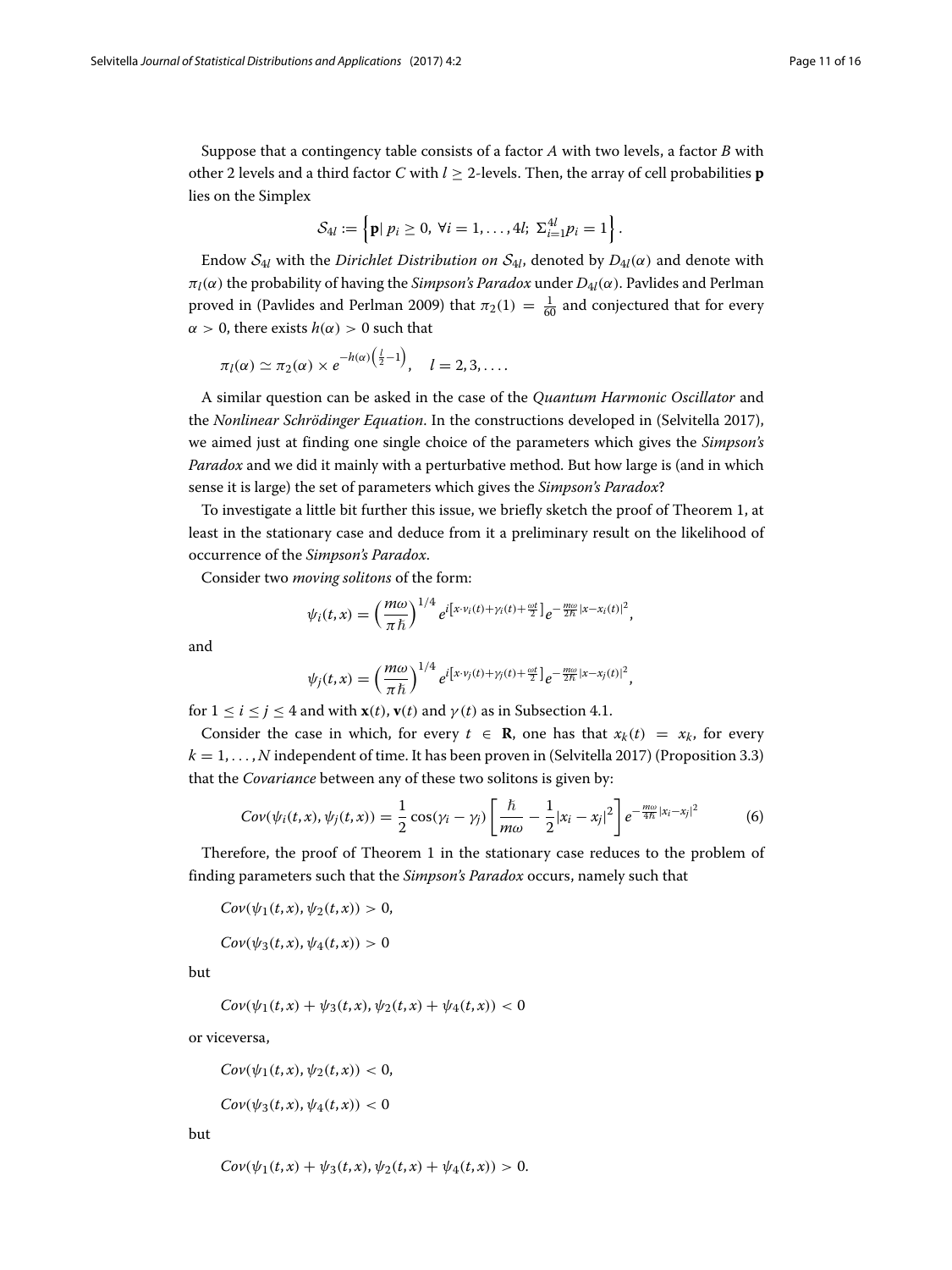Now, we define

$$
L_{ij}^2 := \frac{m\omega}{2\hbar}|x_i - x_j|^2
$$

so that  $Cov(\psi_i(t, x), \psi_i(t, x))$  can be rewritten in the following way:

$$
Cov(\psi_i(t,x), \psi_j(t,x)) = \frac{\hbar}{2m\omega} \cos(\gamma_i - \gamma_j) \left[1 - L_{ij}^2\right] e^{-\frac{1}{2}L_{ij}^2}.
$$

In the following discussion, we treat only the case  $\gamma_i = \gamma_i$ , for every  $i, j = 1, \ldots, 4$ .

We can restate our hypotheses and thesis in the following way: we suppose that  $0 < L_{12} < 1$  and  $0 < L_{34} < 1$  and we want to quantify "how many" admissible choices of  $0 < L_{12} < 1$  and  $0 < L_{34} < 1, L_{23}$  and  $L_{14}$  there are such that

$$
\left[1-L_{12}^2\right]e^{-\frac{1}{2}L_{12}^2} + \left[1-L_{23}^2\right]e^{-\frac{1}{2}L_{23}^2} + \left[1-L_{34}^2\right]e^{-\frac{1}{2}L_{34}^2} + \left[1-L_{14}^2\right]e^{-\frac{1}{2}L_{14}^2} < 0.
$$

**Remark 3** *Note that the defining condition for the occurrence of the Simpson's Paradox are all inequalities which is a hint of the fact that the Simpson's Paradox occurs in a open set of the correct topology (see Theorem 2 and (Selvitella [2017\)](#page-15-11)).*

Since we are in dimension  $n = 1$ , we can choose  $x_1 < x_2 < x_3 < x_4$ . This implies that  $L_{14} = L_{12} + L_{23} + L_{34}$  and so that we have to find an admissible choice of  $0 < L_{12} < 1$ and  $0 < L_{34} < 1$  and  $L_{23}$  such that

$$
\begin{aligned}\n\left[1 - L_{12}^2\right] e^{-\frac{1}{2}L_{12}^2} + \left[1 - L_{23}^2\right] e^{-\frac{1}{2}L_{23}^2} + \\
+ \left[1 - L_{34}^2\right] e^{-\frac{1}{2}L_{34}^2} + \left[1 - (L_{12} + L_{23} + L_{34})^2\right] e^{-\frac{1}{2}(L_{12} + L_{23} + L_{34})^2} < 0.\n\end{aligned}
$$

Now, if we define  $X := L_{12}$ ,  $Y := L_{34}$  and  $Z := L_{23}$ , we get that the *Simpson's Paradox* occurs when the following are satisfied:

$$
\begin{cases} 0 < X < 1\\ 0 < Y < 1\\ \left[1 - X^2\right] e^{-\frac{1}{2}X^2} + \left[1 - Y^2\right] e^{-\frac{1}{2}Y^2} + \left[1 - Z^2\right] e^{-\frac{1}{2}Z^2} + \left[1 - (X + Y + Z)^2\right] e^{-\frac{1}{2}(X + Y + Z)^2} < 0. \end{cases}
$$

Figure [1](#page-12-0) focuses on a small region of the parameters' space with  $0 < X, Y < 1$  and represents the surface which discriminates between where the paradox occurs and when it does not.

Note that, when one of the coordinates (for example *Z*) becomes larger and larger, the paradox occurs more and more rarely. In fact, the condition

$$
\left[1 - X^2\right] e^{-\frac{1}{2}X^2} + \left[1 - Y^2\right] e^{-\frac{1}{2}Y^2} + \left[1 - Z^2\right] e^{-\frac{1}{2}Z^2} + \left[1 - (X + Y + Z)^2\right] e^{-\frac{1}{2}(X + Y + Z)^2} < 0
$$

for big *Z* reduces to

 $\left[1 - X^2\right] e^{-\frac{1}{2}X^2} + \left[1 - Y^2\right] e^{-\frac{1}{2}Y^2} < 0$ 

which is incompatible with

$$
0 < X < 1, and \, 0 < Y < 1.
$$

Figure [2](#page-13-1) explains this last sentence visually.

We have decided to test the inequality  $f(X, Y, Z) < 0$  over a grid of  $n \times n \times n$  values with  $n = 1000$  in the parallelepiped  $(X, Y, Z) \in [0, 1] \times [0, 1] \times [0, 4]$  and we discovered that about  $1.2 * 10^{-4}$  of the times (0.012%) the inequality is satisfied. Note that the choice of the uniform distribution on  $[0, 1] \times [0, 1] \times [0, 4]$  has been made because for  $Z > 4$  the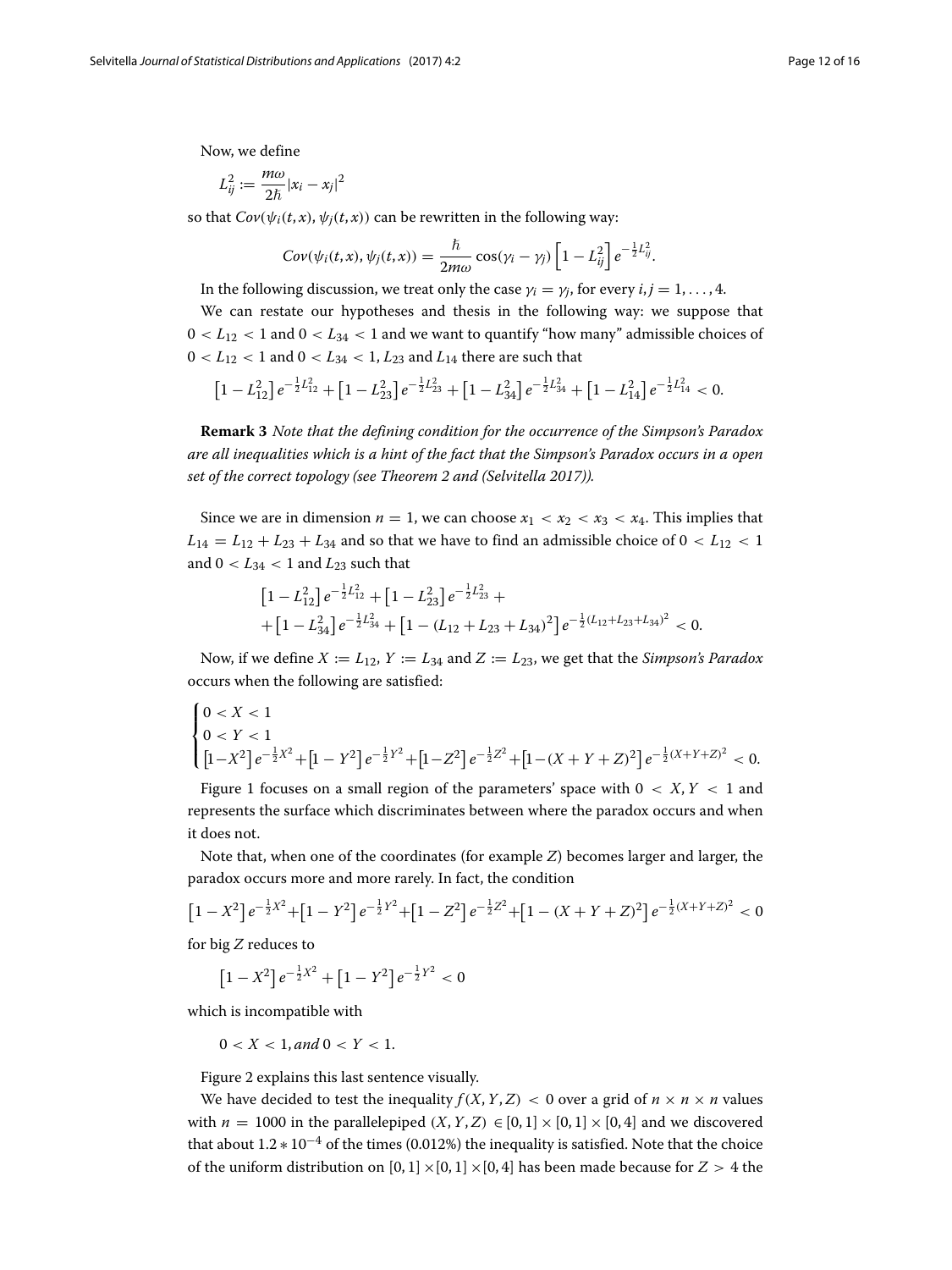

<span id="page-12-0"></span>*Simpson's Paradox*'s region is almost null (Fig. [2\)](#page-13-1) and because already 0 < *X*, *Y* < 1. This result deserves further investigation. For reproducibility purposes, we give the Matlab Code that we used for the analysis:

```
syms X Y Z
fun=@(X,Y,Z)((1-X.^2).*exp(-X.^2/2)+(1-Y.^2).*exp(-Y.^2/2)
+(1-Z.^2).*exp(-Z.^2/2)+(1-(X+Y+Z).^2).*exp(-(X+Y+Z).^2/2));n=1000;
S=zeros(n);
m=zeros(n);
x=0:1/n:1;y=0:1/n:1;
%since the max of this function is 4
z=0:1/n:4;SP=0:
%syms t
%[X,Y]=meshgrid(0:0.1:1,0:0.1:1);
for i=1:n+1for j=1:n+1for k=1:n+1
            if fun(x(i),y(j),z(k))<0SP = SP + 1;else
           SP = SP + 0;end
    end
end
```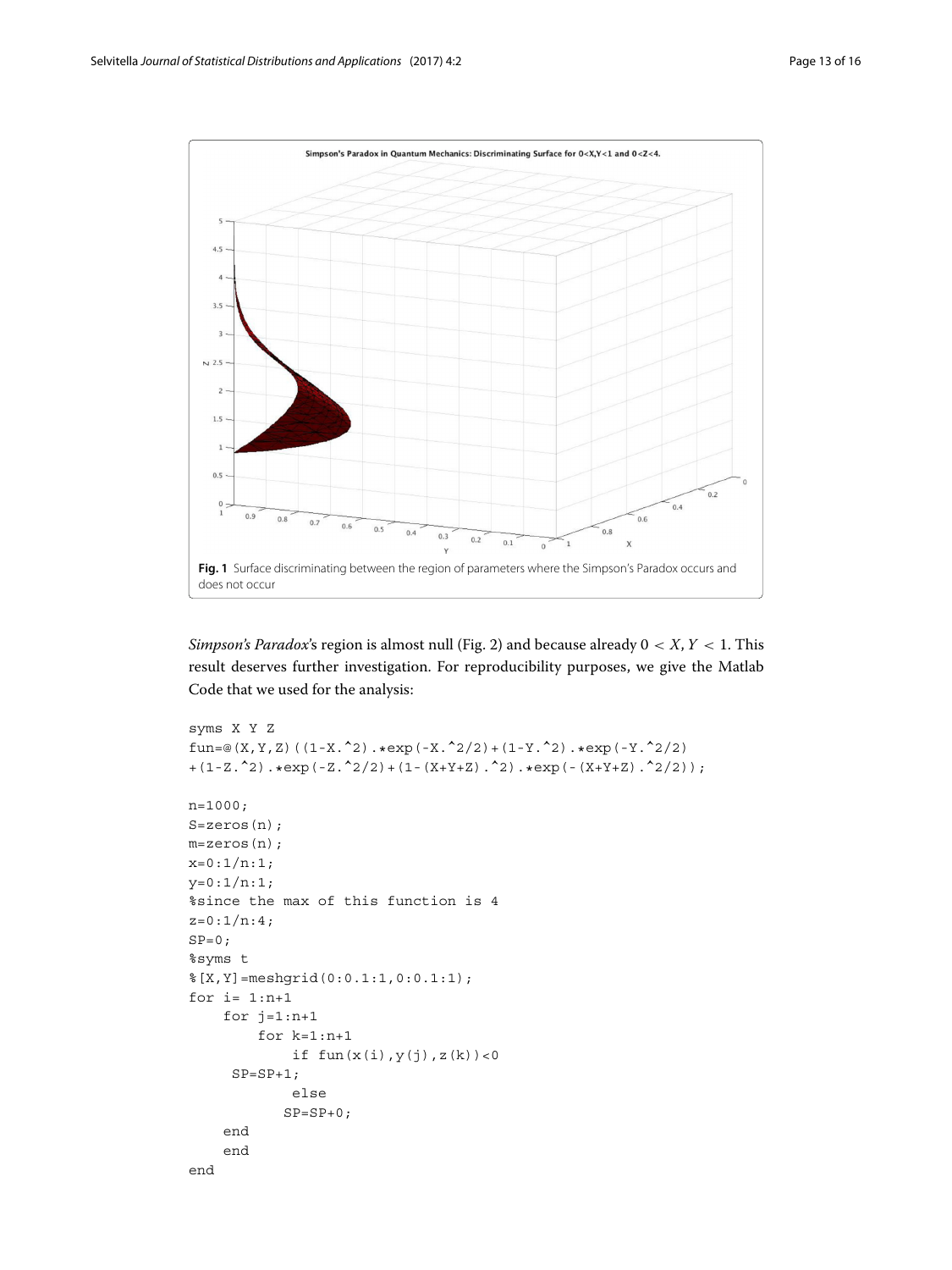

<span id="page-13-1"></span>SP # Number of occasions in which the Simpson's Paradox occurs  $SP/(n+1)^{-3}$  # Percentage of of occasions in which the Simpson's Paradox occurs

## <span id="page-13-0"></span>**6 Some numerical examples**

For illustration purposes, we give some numerical examples of cases in which the *Simpson's Paradox* occurs and on which it does not. We find interesting to give to each parameters their true physical value.

Consider the *Planck Constant*

$$
\hbar = \frac{h}{2\pi} = \frac{1}{2\pi} * 6.62607004 * 10^{-34} m^2 kg/s = 1.0545718 * 10^{-34} m^2 kg/s,
$$

the *Mass of an Electron*

*<sup>m</sup>* <sup>=</sup> 9.10938356 <sup>∗</sup> <sup>10</sup>−31*kg*

with frequency of revolution

$$
f = 6.6 * 10^{15} s^{-1}
$$

and angular velocity

$$
\omega = 2\pi f = 4.1469023 * 10^{16} s^{-1}.
$$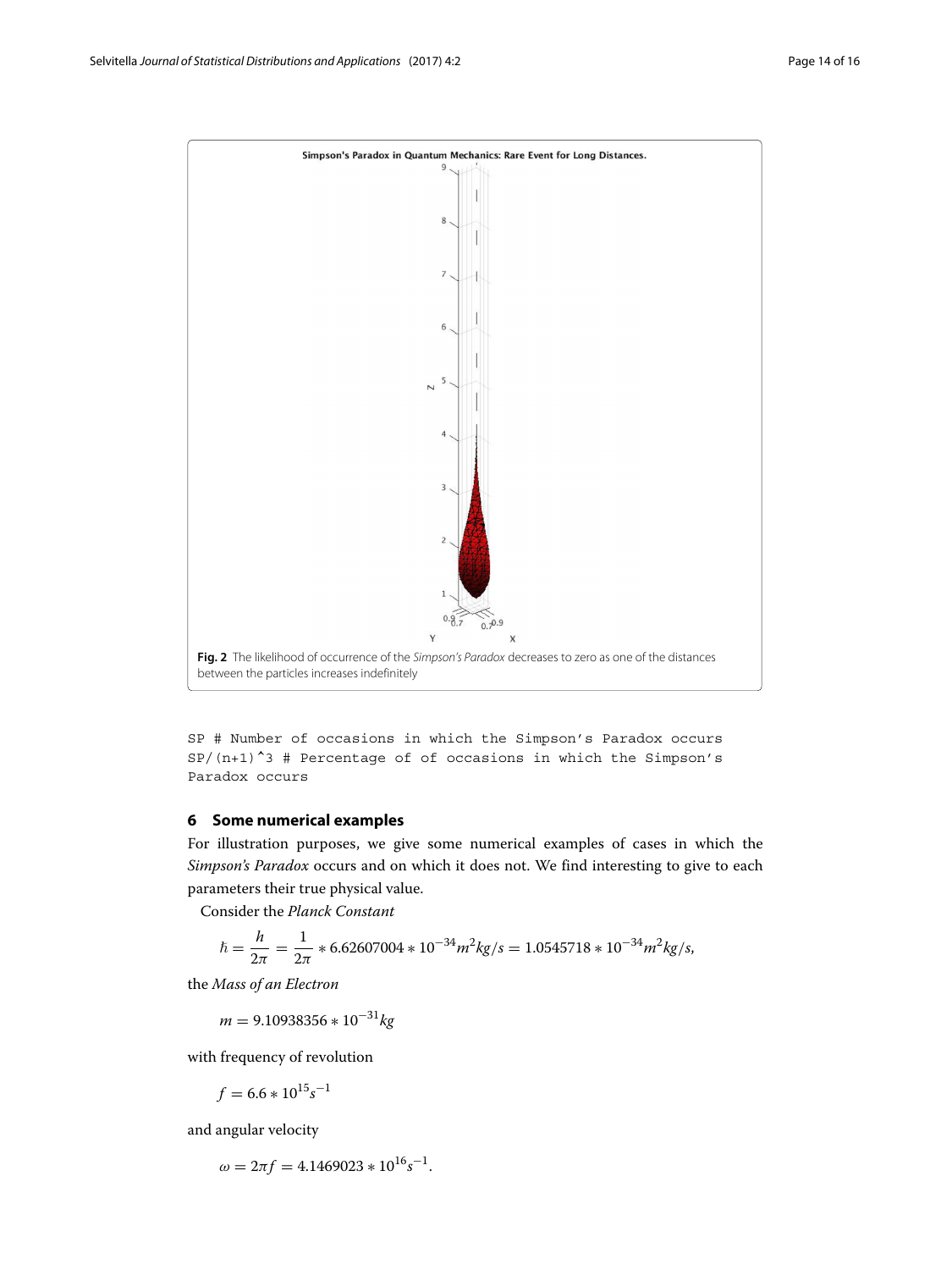Note that the quantity

$$
L_{ij}^2 := \frac{m\omega}{2\hbar}|x_i - x_j|^2
$$

that we defined and used in Section [5](#page-9-0) for the sketch of the proof of the stationary case of Theorem 1, is dimensionless and it is a fundamental quantity.

We choose  $L_{12}^2$ ,  $L_{34}^2$  and  $L_{23}^2$  which are all around 1. Note that this implies the following about the distance between the particles:

$$
1 \simeq L_{ij}^2 = \frac{m\omega}{2\hbar}|x_i - x_j|^2
$$
  
= 
$$
\frac{9.10938356 \times 10^{-31} \times 4.1469023 \times 10^{16}}{1.0545718 \times 10^{-34}} |x_i - x_j|^2 \simeq 3.582091 \times 10^{20} |x_i - x_j|^2.
$$

This implies that

 $|x_i - x_i| \simeq 5.2836213 * 10^{-11}$ *m*.

Recall that the *Bohr Radius*, which represents approximately the most probable distance between the center of a nuclide and the electron in a hydrogen atom in its ground state, is

 $r_{Bohr} = 5.2917721067 * 10^{-11} m$ 

We choose  $L_{12}^2 = 1 - \epsilon_1^2$ ,  $L_{34}^2 = 1 - \epsilon_2^2$  and  $L_{23}^2 = 1 + \delta^2$  with  $\epsilon_1 \ll 1$ ,  $\epsilon_2 \ll 1$ . The following R code produces and example of the paradox in our case:

```
x=1-10^{\circ}(-10); #L\{12\}^{\circ}2<1-- Positive Correlation
y=1-10^(-10); #L {34}^22<1--> Positive Correlation
z=1+10^{\text{-}}(-5); #L \{23\}^2(1-x^2)*exp(-x^2/2)+(1-y^2)*exp(-y^2/2)+(1-z^2)*exp(-z^2/2)+(1-(x+y+z)^2) *exp(-(x+y+z)<sup>2</sup>/2)
#Reversal Condition <--> Negative Correlation
[1] -0.0888821
```
Of course, there are cases in which the *Simpson's Paradox* does not occur, like

```
x=1-10^{\circ}(-1); #L {12}^22<1-- Positive Correlation
y=1-10^(-1); #L {34}^2<1--> Positive Correlation
z=1+10<sup>^</sup>(-5); #L {23}<sup>^</sup>2
(1-x^2)*exp(-x^2/2)+(1-y^2)*exp(-y^2/2)+(1-z^2)*exp(-z^2/2)+(1-(x+y+z)^2)*exp(-(x+y+z)^2/2)
#Reversal Condition not satisfied <--> Positive Correlation
[1] 0.1177287
```
## <span id="page-14-0"></span>**7 Discussion**

In this paper, we discussed the *Simpson's Paradox* in several settings. In particular, we gave basic examples in arithmetic, geometry, linear algebra, statistics, game theory, gender bias in university admission and election polls, where we described the appearance or absence of the *Simpson's Paradox*. Then, we moved to the presentation of our recent results on the occurrence of the *Simpson's Paradox* in Quantum Mechanics with focus on the Quantum Harmonic Oscillator and the Nonlinear Schrödinger Equation (Selvitella [2017\)](#page-15-11). We discussed the likelihood of the occurrence of the *Simpson's Paradox* and we gave some numerical examples in which the *Simpson's Paradox* occurs and some numerical examples in which the *Simpson's Paradox* does not occur. This depends on in which